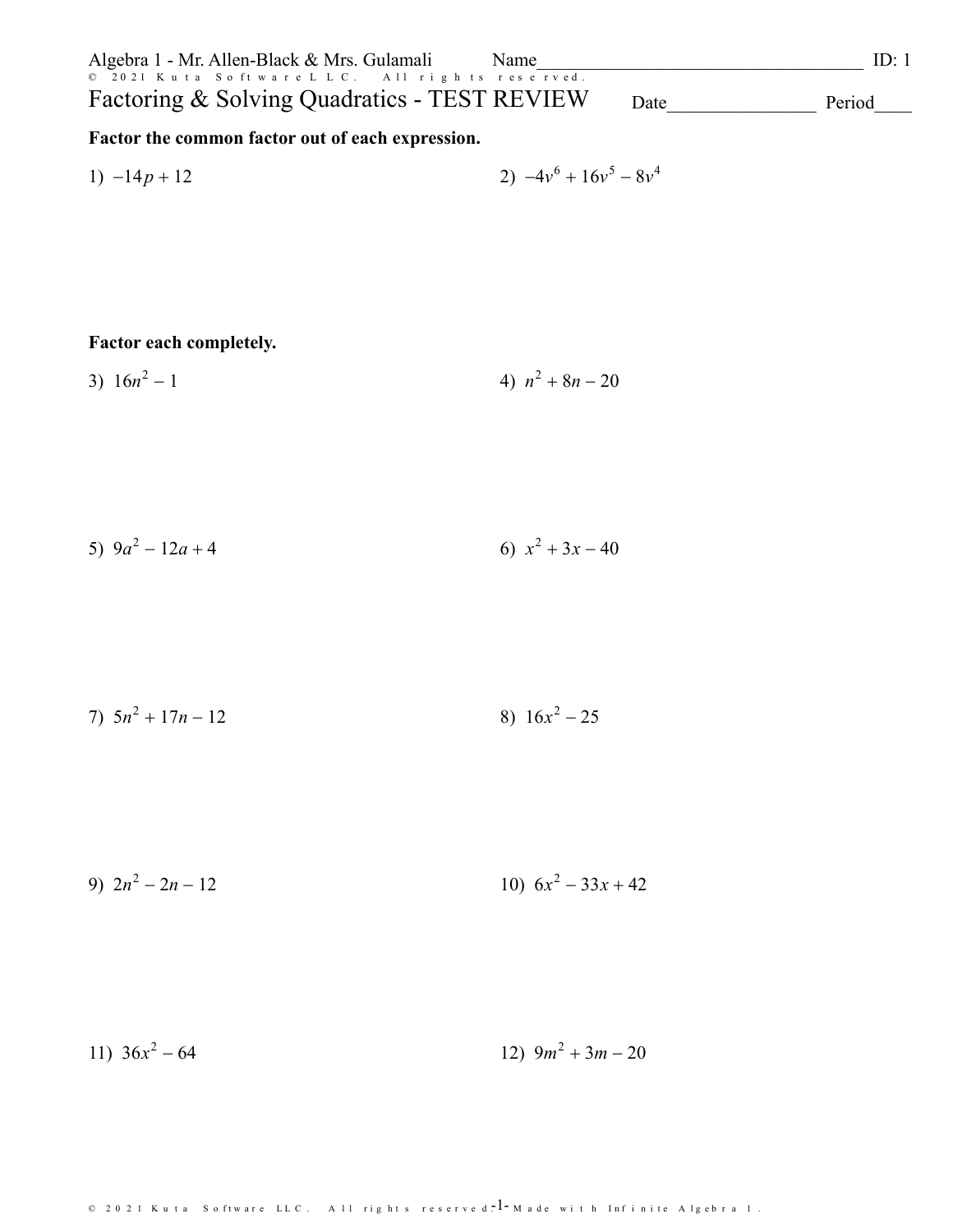# **Solve each equation by factoring.**

13) 
$$
(6k-1)(k+1) = 0
$$
  
14)  $2(x+4)(x+6) = 0$ 

15) 
$$
k^2 + 3k - 10 = 0
$$
  
16)  $x^2 + 5x - 8 = -2$ 

$$
17) \ \ 6k^2 + 17k - 20 = 8
$$
\n
$$
18) \ \ 5a^2 - 22a - 8 = 7
$$

#### **Solve each equation with the quadratic formula: Rational Solutions**

$$
19) \ \ 6b^2 - b - 2 = 0 \tag{20} \ \ 6k^2 + k - 100 = 0
$$

**Use your calculator to solve each equation using the quadratic formula. Round tothe nearest thousandth.**

$$
21) \ 3v^2 + 5v - 9 = -4 \qquad \qquad 22) \ 4v^2 + 3v - 4 = 0
$$

**Solve each equation with the quadratic formula: Irrational Solutions**

$$
23)\ \ 8n^2 + 5n + 10 = 11
$$
\n
$$
24)\ \ 5b^2 + b - 4 = 3b^2
$$

$$
25) \t3x^2 - 2x - 4 = 0
$$
  
26) \t4n^2 + 4n - 7 = 0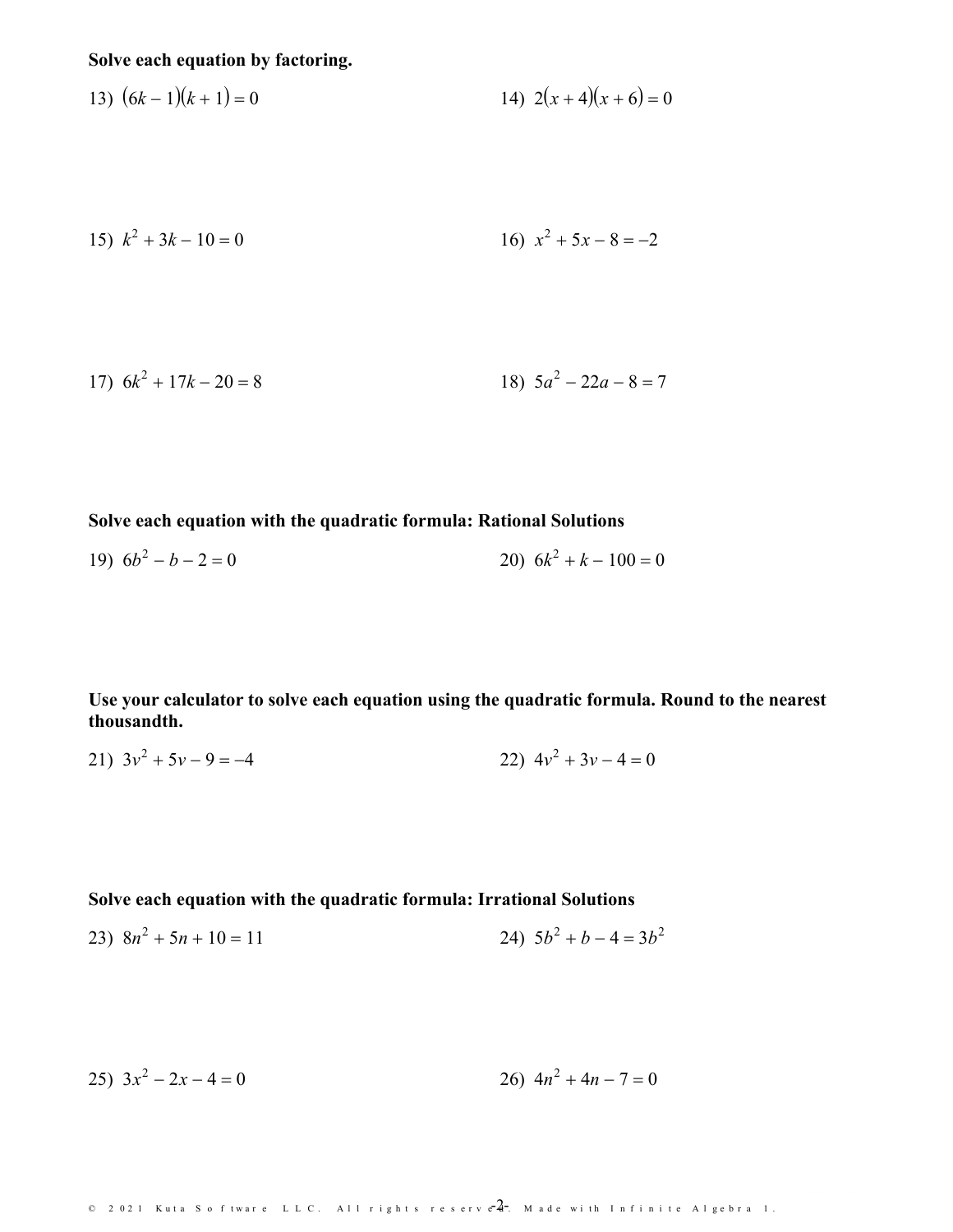| Algebra 1 - Mr. Allen-Black & Mrs. Gulamali<br>Name |      | ID: 1  |
|-----------------------------------------------------|------|--------|
| © 2021 Kuta Software LLC. All rights reserved.      |      |        |
| Factoring & Solving Quadratics - TEST REVIEW        | Date | Period |
| Factor the common factor out of each expression.    |      |        |

1) 
$$
-14p + 12
$$
  
2)  $-4v^6 + 16v^5 - 8v^4$   
4 $v^4(-v^2 + 4v - 2)$ 

## **Factor each completely.**

3)  $16n^2 - 1$  $(4n+1)(4n-1)$ 4)  $n^2 + 8n - 20$  $(n-2)(n+10)$ 

5) 
$$
9a^2 - 12a + 4
$$
  
\n $(3a-2)^2$   
\n $(x+8)(x-5)$ 

7) 
$$
5n^2 + 17n - 12
$$
  
\n $(5n-3)(n+4)$   
\n8)  $16x^2 - 25$   
\n $(4x+5)(4x-5)$ 

9) 
$$
2n^2 - 2n - 12
$$
  
2(n-3)(n+2)  
10)  $6x^2 - 33x + 42$   
3(2x-7)(x-2)

11) 
$$
36x^2 - 64
$$
  
4 $(3x+4)(3x-4)$   
12)  $9m^2 + 3m - 20$   
 $(3m-4)(3m+5)$